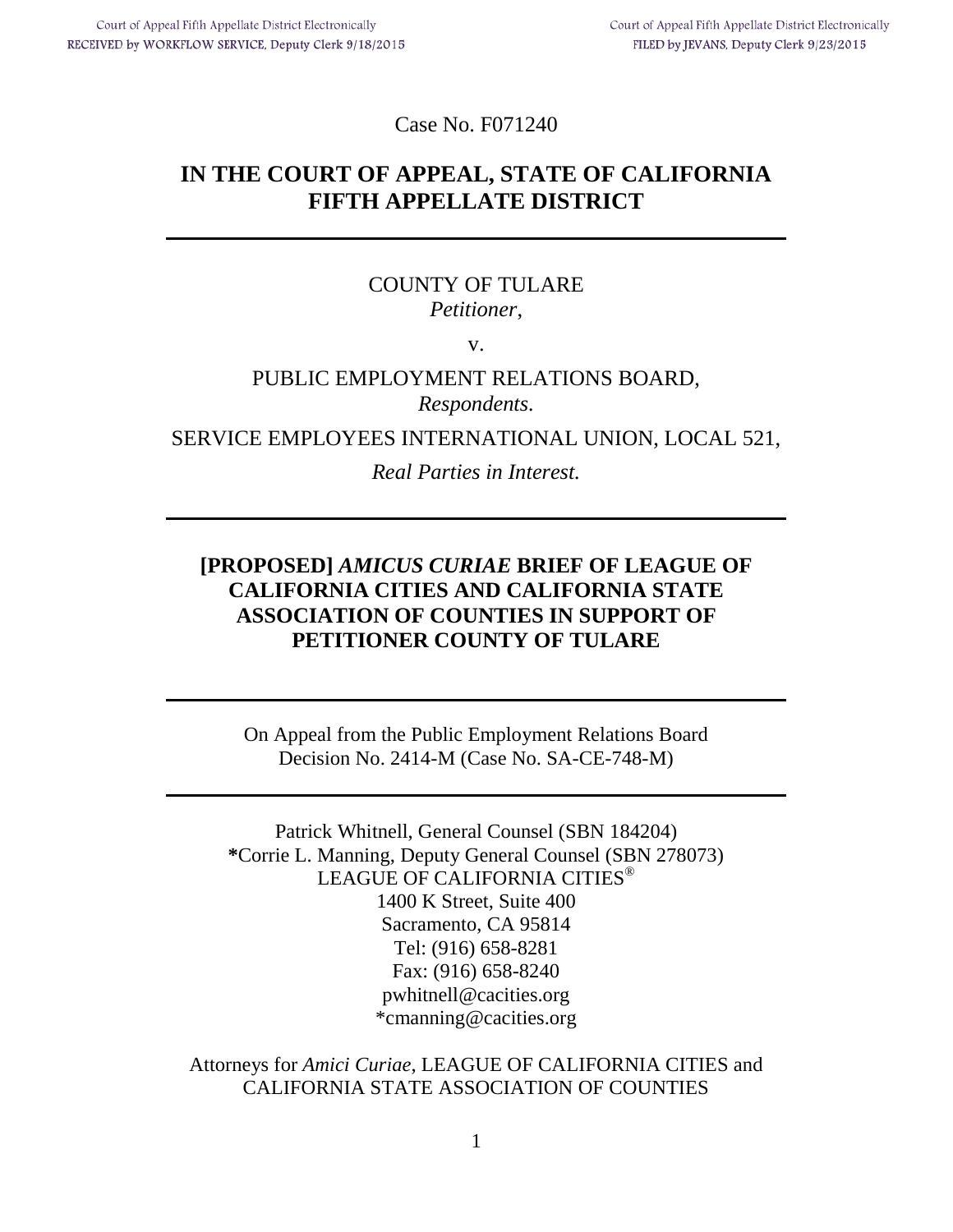# **TABLE OF CONTENTS**

| $\mathbf{I}$ . |                                                                                                                                                                                          |
|----------------|------------------------------------------------------------------------------------------------------------------------------------------------------------------------------------------|
|                | II. STATEMENT OF FACTS AND PROCEDURAL HISTORY 7                                                                                                                                          |
|                |                                                                                                                                                                                          |
| A.             | WAIVER OF A PUBLIC AGENCY'S RIGHT TO IMPLEMENT<br>TERMS AND CONDITIONS OF EMPLOYMENT UNDER<br>GOVERNMENT CODE SECTION 3505.7 MUST BE CLEAR<br>AND UNMISTAKABLE, AND CANNOT BE IMPLIED BY |
|                | 1. Established Case Law and Public Policy Dictate that<br><b>Statutory Rights Cannot Be Waived By Agreement</b>                                                                          |
|                | 2. The MMBA's Purpose is Undermined By PERB's<br>Conclusion that Provisions of the Statute Can Be                                                                                        |
| <b>B.</b>      | PERB'S DECISION SHOULD BE VACATED DUE TO ITS<br>UNNECESSARY AND FLAWED DISCUSSION OF<br><b>INAPPLICABLE CASE LAW ADDRESSING</b><br><b>IMPAIRMENT OF VESTED CONTRACTUAL RIGHTS12</b>      |
|                | 1. PERB's Analysis of Case Law Addressing Impairment of<br>Constitutionally-Protected, Vested Contractual Rights<br>Was Not Necessary to Its Decision and Should Have                    |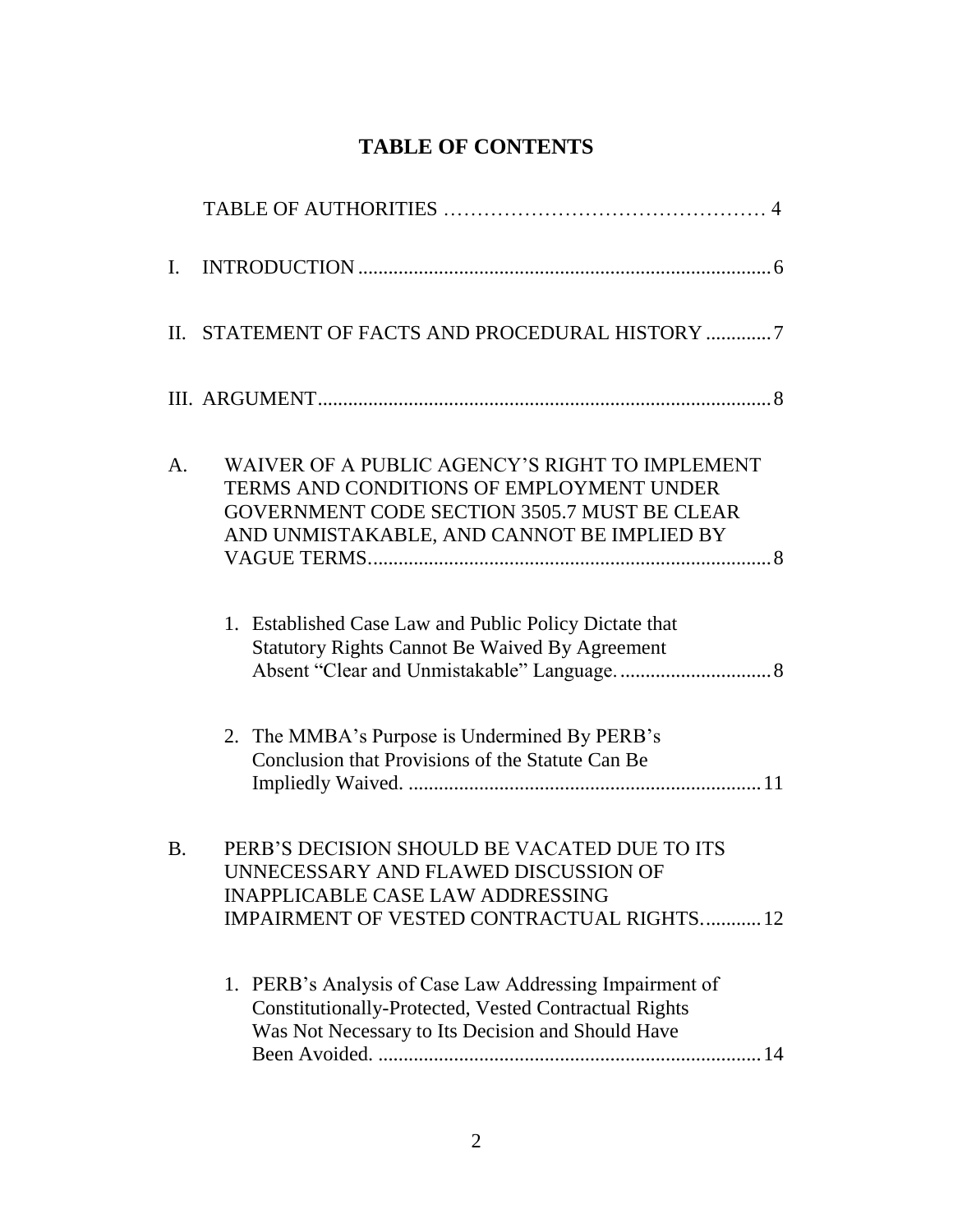| 2. PERB's Analysis of Inapplicable Case Law Addressing<br>Impairment of Constitutionally-Protected, Vested |  |
|------------------------------------------------------------------------------------------------------------|--|
|                                                                                                            |  |
|                                                                                                            |  |
|                                                                                                            |  |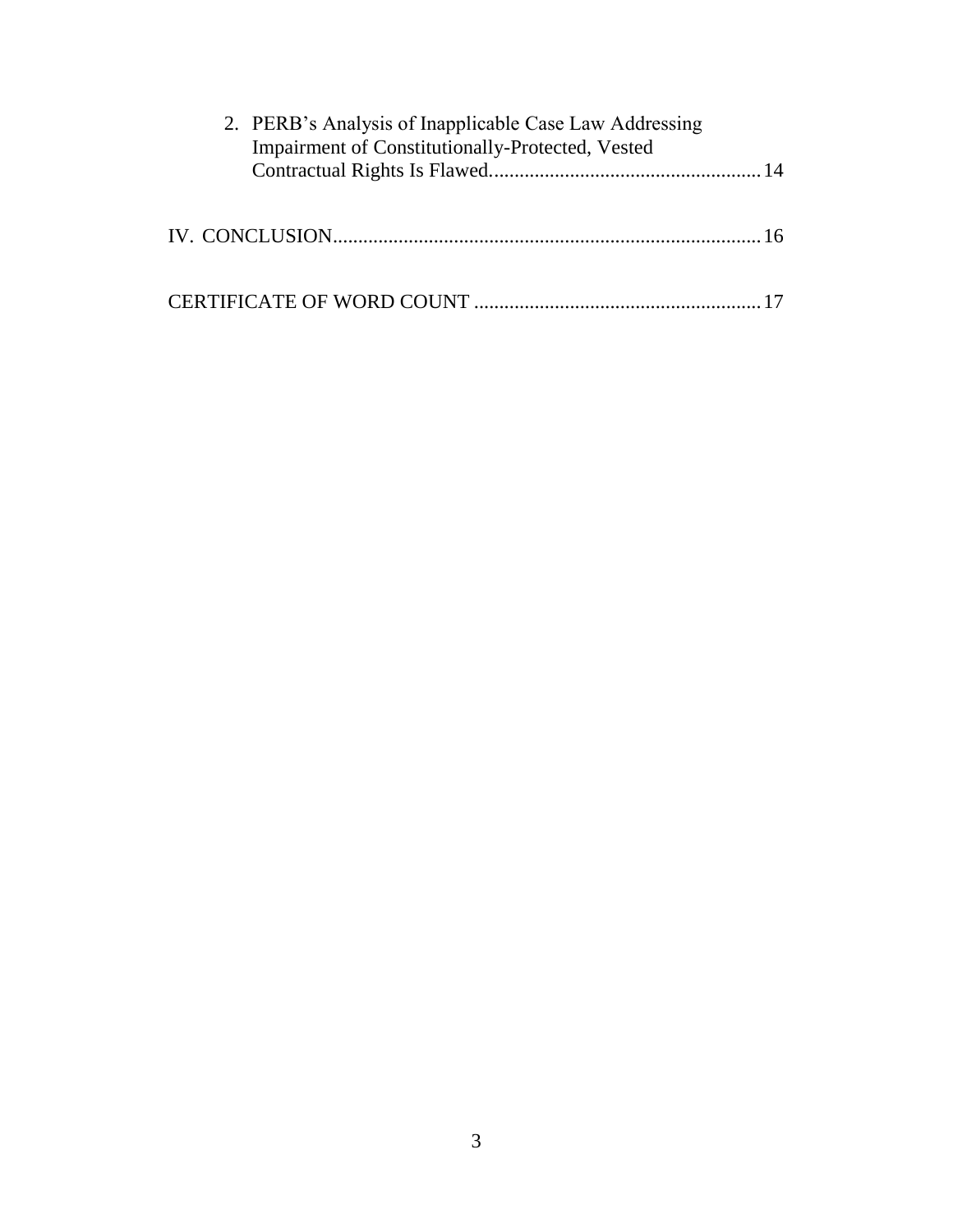## **TABLE OF AUTHORITIES**

## **Federal Cases**

| Franco-Gonzales v. Holder                                           |
|---------------------------------------------------------------------|
|                                                                     |
| Wright v. Universal Maritime Service Corp.                          |
|                                                                     |
| <b>State Cases</b>                                                  |
| Carmel Valley Fire Protection Dist. v. California                   |
|                                                                     |
| Choate v. Celite Corporation                                        |
|                                                                     |
| County of Sonoma v. Superior Court                                  |
|                                                                     |
| Independent Union of Pub. Service Employees v. County of Sacramento |
|                                                                     |
| Oakland Unified School Dist. v. Public Employment Relations Bd.     |
|                                                                     |
| Retired Employees Assn. of Orange County, Inc. v. County of Orange  |
|                                                                     |
| San Bernardino Public Employees Association v. City of Fontana      |
|                                                                     |
| Vasquez v. Superior Court                                           |
|                                                                     |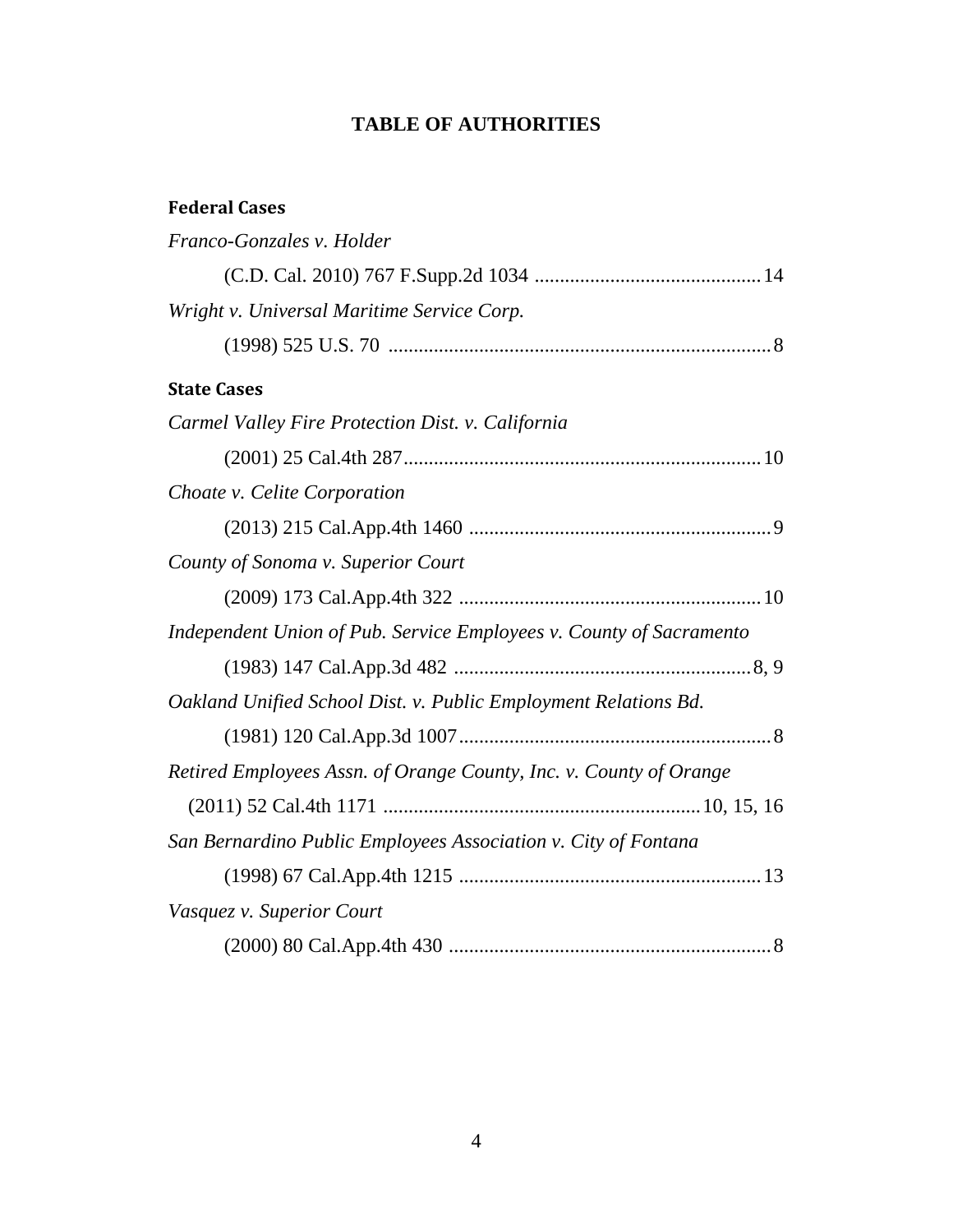## **Statutes**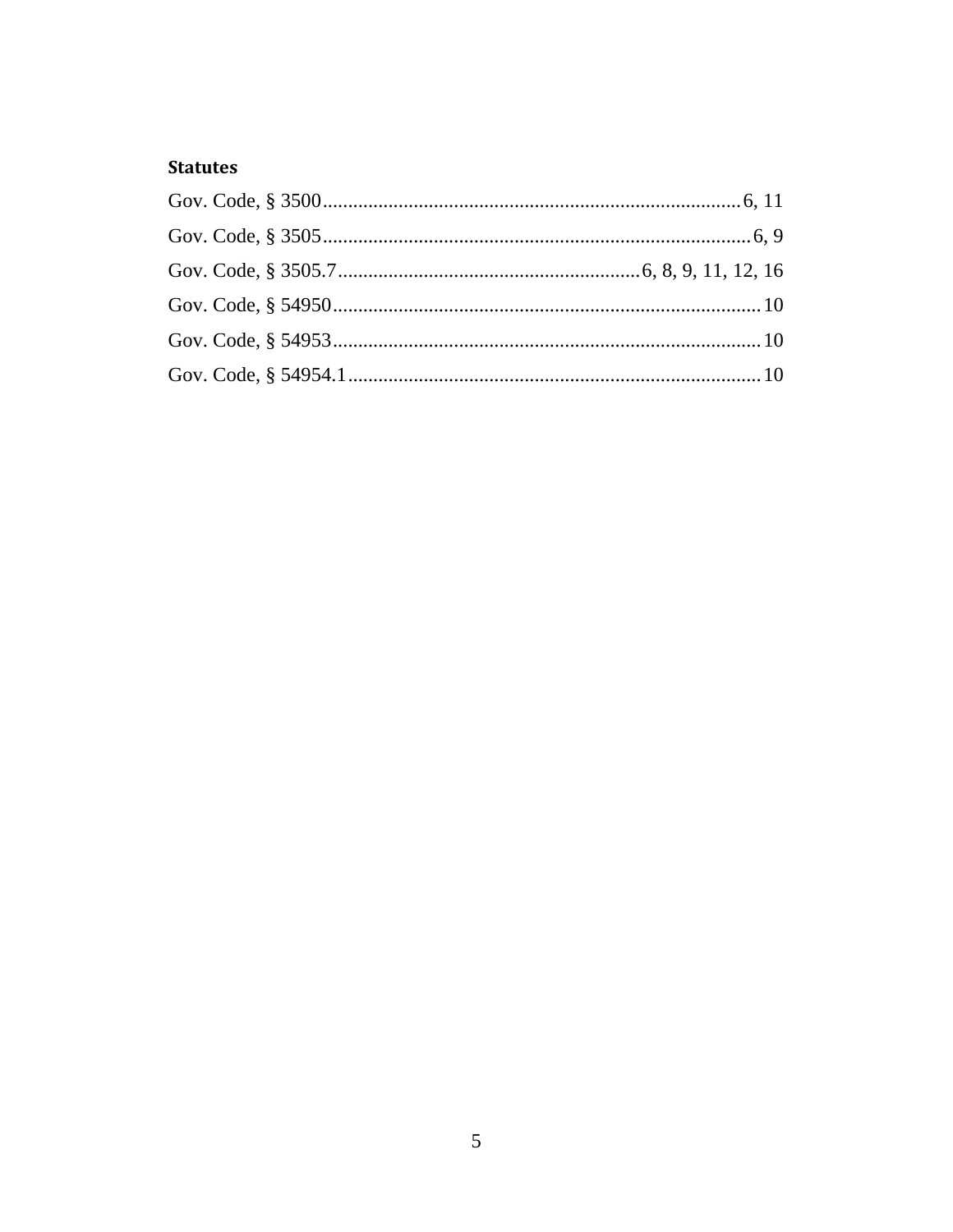#### **I. INTRODUCTION**

<span id="page-5-0"></span>The members of the League of California Cities ("League") and the California State Association of Counties ("CSAC") (collectively, the "*amici*") employ thousands of people throughout the state who ensure the provision of necessary services to the public. In establishing compensation and benefits for these thousands of public employees, *amici*'s members must comply with the Meyers-Milias-Brown Act ("MMBA"), Government Code sections 3500 *et seq*.

Pursuant to the MMBA, local public agencies including *amici*'s members must collectively bargain the terms and conditions of their employees' employment with the employee organizations ("unions") that represent them. If a local public agency and union are unable to reach agreement after bargaining in good faith and exhausting any applicable impasse procedures (see Gov. Code, §§ 3505 *et seq*. [e.g., mediation, factfinding, arbitration]), the agency is expressly authorized by section 3505.7 of the MMBA to implement the terms and conditions of its last, best, and final offer ("LBFO") after holding a public hearing regarding the impasse. In effect, this statutory right to implement serves as a last resort for agencies to set the terms and conditions of their employees' employment – including compensation and benefits – in time to make financial provision for those items in their annual budgets prior to their adoption.

*Amici*'s members are concerned by the Public Employment Relations Board's ("PERB") decision in this case for two reasons. First, PERB's decision suggests that local public agencies might *impliedly* waive their express statutory right to impose their LBFO. This conclusion is contrary to established case law, which holds that statutory rights cannot be waived absent a clear and unmistakable intent to do so. PERB's conclusion is also detrimental to public policy, because it impedes meaningful public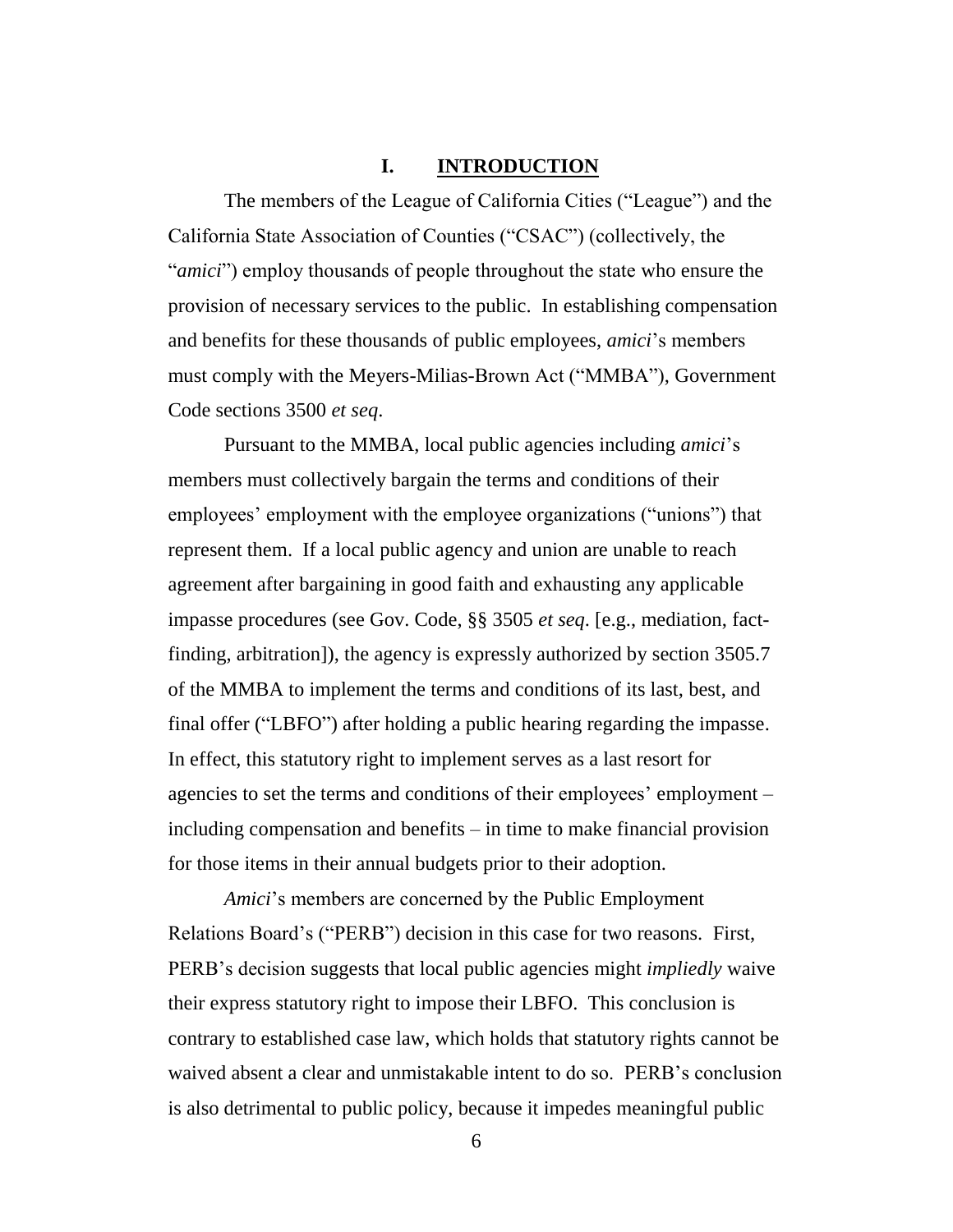oversight of the collective bargaining process. Finally, PERB's conclusion creates more confusion than certainty for both *amici*'s members and unions when collectively bargaining terms and conditions of employment, thereby undermining the Legislative intent and purpose of the MMBA – to promote uniformity and order.

Second, *Amici*'s members are concerned by PERB's decision because it unnecessarily and erroneously analyzes an issue outside of PERB's statutory authority – namely, whether the employees in this case obtained a vested contractual right that could not be impaired without violating the contracts clauses of the California and United States Constitutions. PERB's imprecise analysis not only went beyond its statutory authority, as explained in the County of Tulare's briefing in this case, but also has the potential to create additional confusion for *amici*'s members and unions as they navigate the collective bargaining process under the MMBA alongside the complex and developing doctrine of constitutionally-protected, vested rights in the public employment context.

For the reasons discussed below, as well as those amply briefed by Petitioner County of Tulare ("County"), *amici* ask this Court to rule that a local public agency's waiver of its statutory right to impose terms and conditions of employment upon impasse must be clear and unmistakable. *Amici* further ask this Court to grant the County's petition for writ of mandate ordering PERB to vacate its decision and issue a new decision based solely on the parties' contract language and extrinsic evidence, with no discussion of constitutional vested rights.

#### <span id="page-6-0"></span>**II. STATEMENT OF FACTS AND PROCEDURAL HISTORY**

*Amici* join in and incorporate by reference the Statement of Facts and Procedural History found at pages 12-19 of the County's Opening Brief.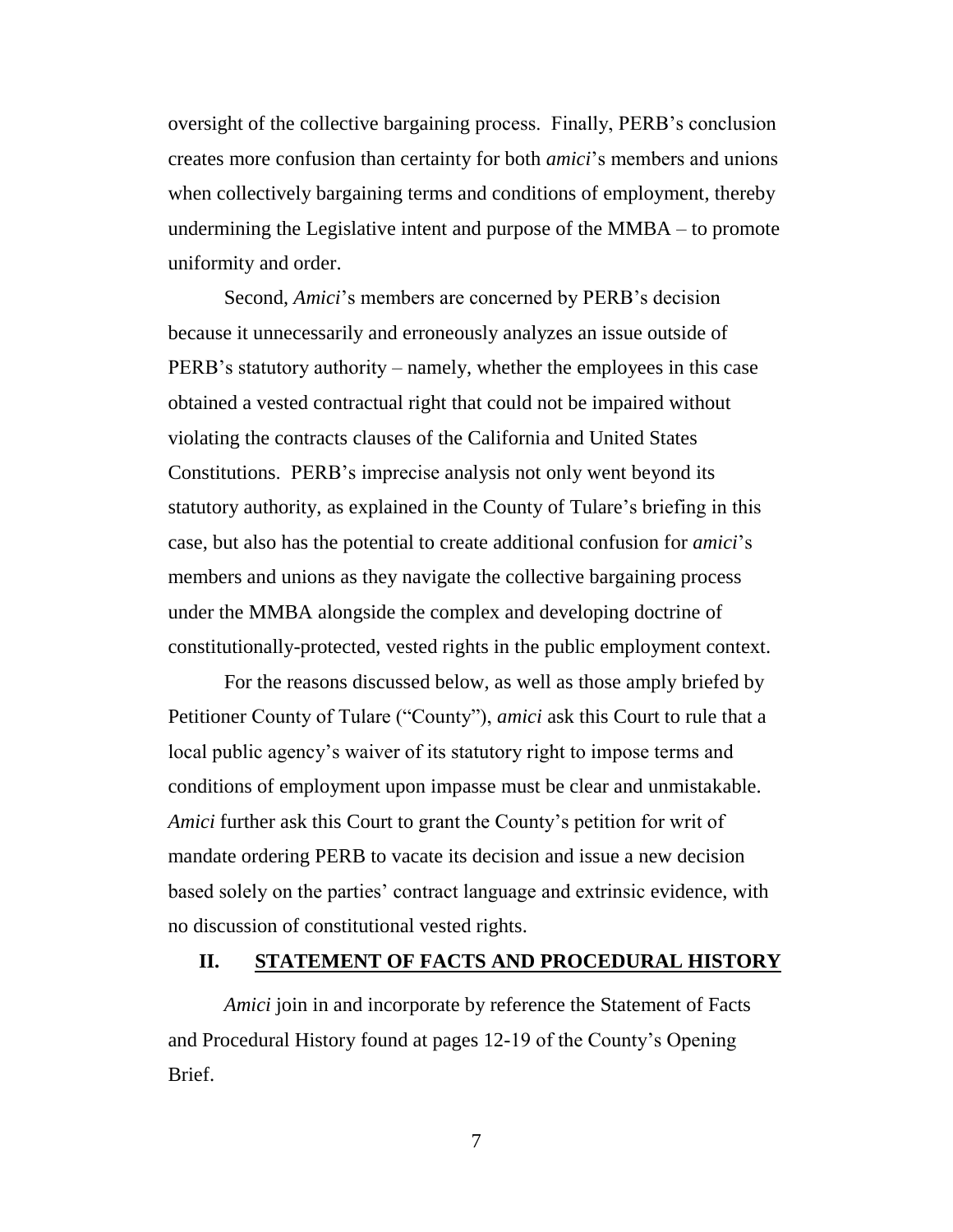#### **III. ARGUMENT**

## <span id="page-7-1"></span><span id="page-7-0"></span>**A. WAIVER OF A PUBLIC AGENCY'S RIGHT TO IMPLEMENT TERMS AND CONDITIONS OF EMPLOYMENT UNDER GOVERNMENT CODE SECTION 3505.7 MUST BE CLEAR AND UNMISTAKABLE, AND CANNOT BE IMPLIED BY VAGUE TERMS.**

PERB concluded that the phrase "will be placed" in addenda B and C was sufficient to provide a contractual right surviving the expiration of the parties' 2009-2011 Memorandum of Understanding ("MOU"). PERB then went on to hold that the same language was sufficient to waive the County's statutory right to impose its LBFO under Government Code section 3505.7. Specifically, PERB stated, "we hold that parties may expressly agree to limit an employer's right to impose terms at impasse, or they may *impliedly* achieve the same result by agreeing to terms that do not mature until after the agreement has expired." (PERB's Decision, p. 34, emphasis added.) PERB's conclusion is contrary to established case law and public policy, and undermines the intent and purpose of the MMBA. This court should rule that a waiver of the County's right to impose its LBFO upon impasse under section 3505.7 cannot be implied, but must be clearly and unmistakably expressed.

### <span id="page-7-2"></span>**1. Established Case Law and Public Policy Dictate that Statutory Rights Cannot Be Waived By Agreement Absent "Clear and Unmistakable" Language.**

The courts have long held that statutory rights cannot be waived by agreement unless the waiver language is "clear and unmistakable." (See, e.g., *Wright v. Universal Maritime Service Corp.* (1998) 525 U.S. 70, 77; *Vasquez v. Superior Court* (2000) 80 Cal.App.4th 430, 434.) Courts have expressly applied this rule to alleged waivers of statutory collective bargaining rights. (See *Oakland Unified School Dist. v. Public Employment Relations Bd.* (1981) 120 Cal.App.3d 1007; *Independent Union of Pub.*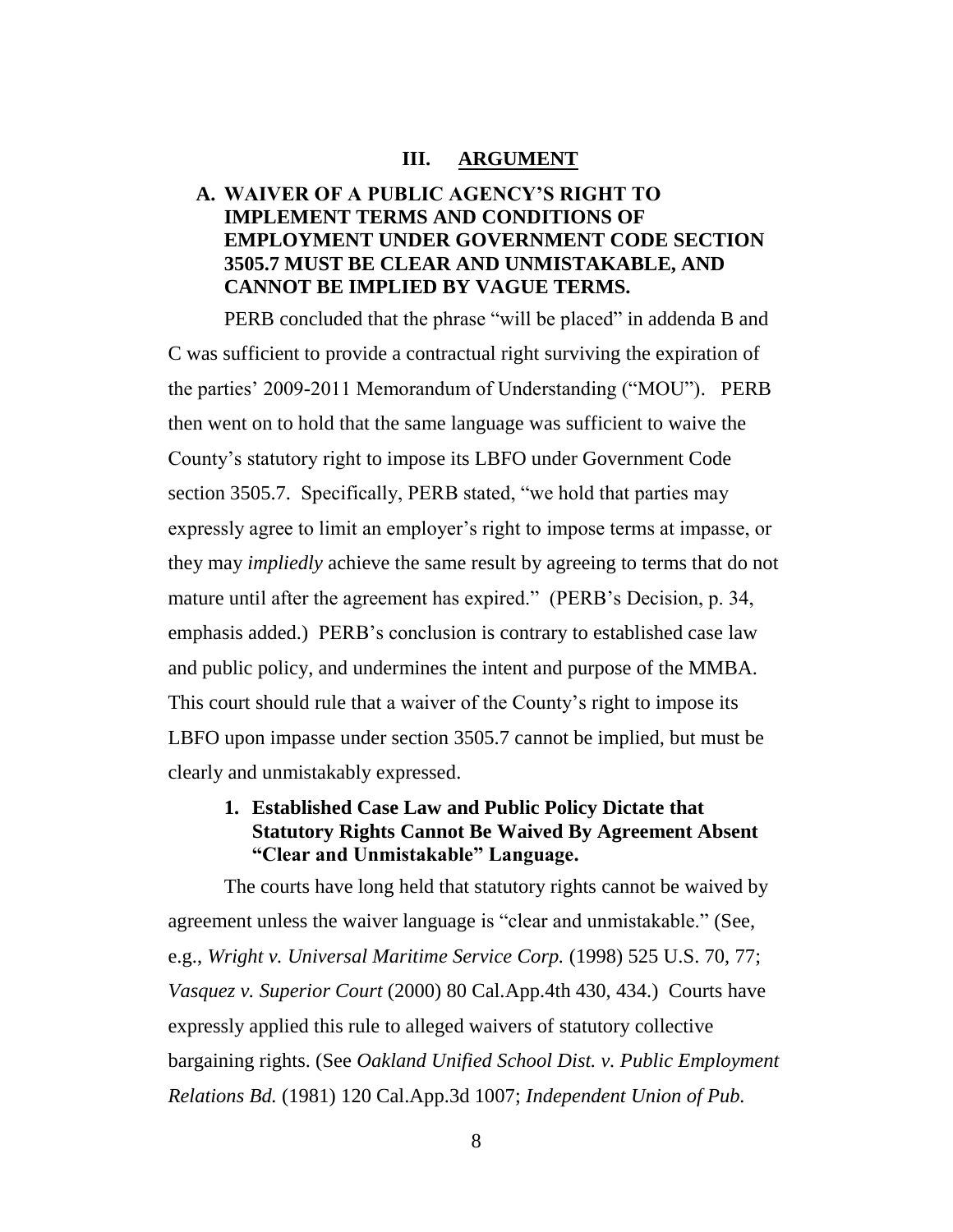*Service Employees v. County of Sacramento* (1983) 147 Cal.App.3d 482, 488; see also *Choate v. Celite Corporation* (2013) 215 Cal.App.4th 1460 [applying the "clear and unmistakable" waiver rule to conclude that a collective bargaining agreement did not effectively waive employees' statutory rights afforded by the Labor Code].) In *Independent Union of Pub. Service Employees v. County of Sacramento*, *supra*, 147 Cal.App.3d 482, for example, the court applied the "clear and unmistakable" waiver rule to determine whether a union waived its statutory right under Government Code section 3505 to meet and confer over a proposed shift change. The court reasoned that because "California public employees do not have available the remedy of a strike" as do private sector employees, "[i]t would be anomalous to deprive public employees of their only statutory mechanism for presentation of their views … on the basis of less than a clear and unmistakable waiver of such right." (*Id.,* at p. 488.)

It would be similarly anomalous to deprive public employers of their only statutory mechanism for achieving necessary concessions from their employees absent a "clear and unmistakable" waiver. Unlike their private sector counterparts, local public agency employers are subject to stringent mandatory impasse resolution procedures (see Gov. Code, §§ 3505 *et seq*.) that must be completed before they can achieve concessions necessary due to circumstances beyond their control, such as – as in this case – an economic recession, even if those concessions are necessary to ensure the continued provision of critical services to the public. After exhausting those procedures, a public employer's only recourse for achieving necessary concessions is to impose terms and conditions of employee compensation that allow the agency to continue to operate and serve the public within finite budget constraints.

Requiring a waiver of an employer's statutory right under section 3505.7 to be "clear and unmistakable" also serves the important public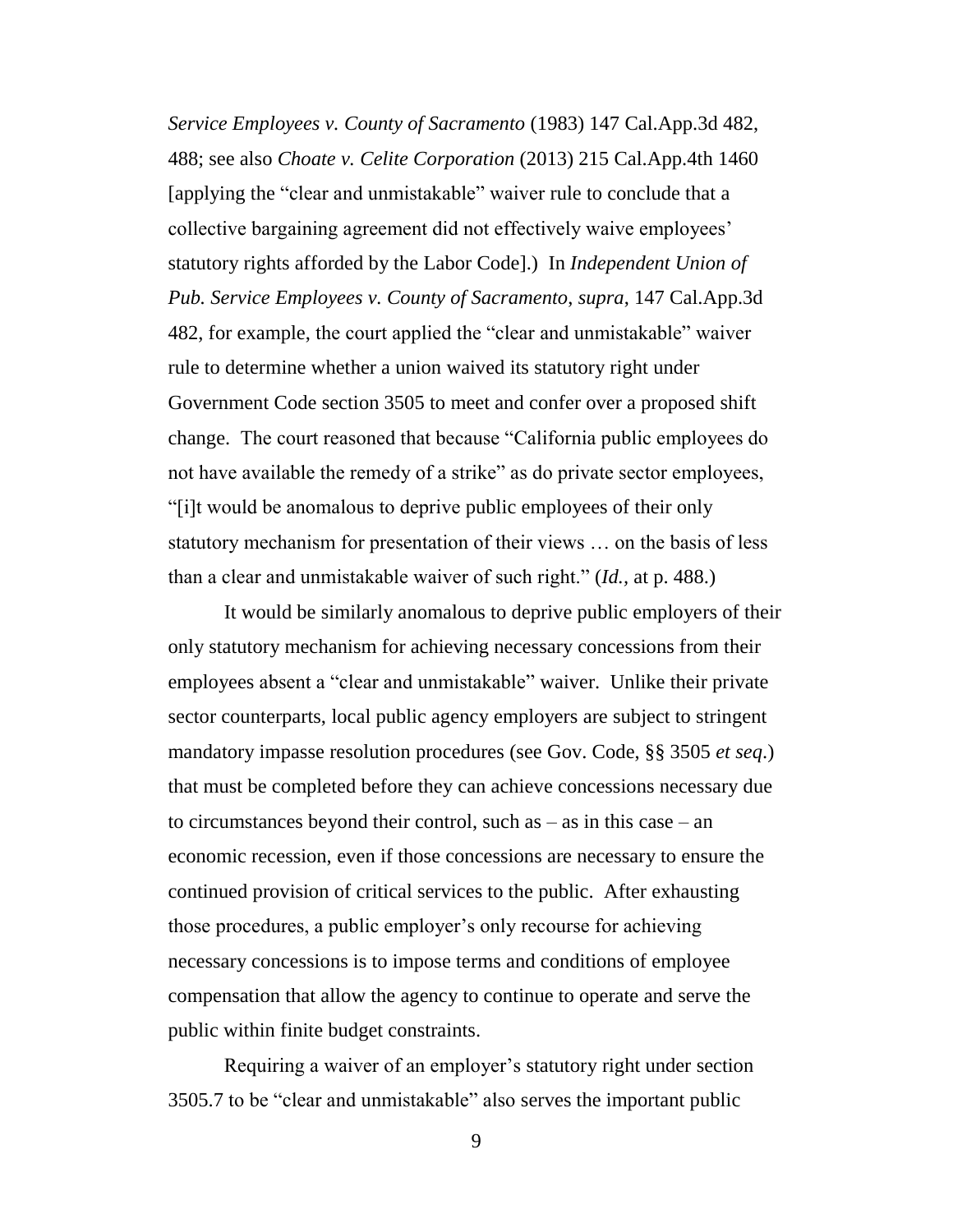policy of ensuring that "[n]either the governing body nor the public [will] be blindsided by unexpected obligations." (*Retired Employees Assn. of Orange County, Inc. v. County of Orange* (2011) 52 Cal.4th 1171, 1189 ["*REAOC v. County of Orange*"].) Employee compensation is often a significant component of a public agency's budget, the adoption of which "is a legislative decision, involving independent political, social and economic judgments." (*Carmel Valley Fire Protection Dist. v. California* (2001) 25 Cal.4th 287, 302.) Thus, courts have held that allowing compensation levels to be set by any means other than a formal legislative act "would be … deeply offensive to basic principles of representative democracy." (*County of Sonoma v. Superior Court* (2009) 173 Cal.App.4th 322, 344.)

Legislative decisions concerning employee compensation, such as the approval of an MOU, must be made in compliance with state open meeting laws, including the Ralph M. Brown Act (Gov. Code, §§ 54950 *et seq*.). The Brown Act requires all meetings of a local legislative body to be "open and public" so that members of the public may attend and comment. (Gov. Code, § 54953.) The Brown Act also requires local public agencies to provide members of the public access to all documents to be considered – including MOUs to be approved – by the governing body at each meeting. (See Gov. Code, § 54954.1.) These requirements ensure that the public maintains some degree of oversight over the manner in which public funds are spent. The degree of public oversight is strengthened by a rule requiring any waiver of a public employer's ability to impose its LBFO to be "clear and unmistakable." A "clear and unmistakable" waiver, unlike an implied waiver, ensures that both the governing body and the public fully know and understand what right the employer is waiving under the MOU.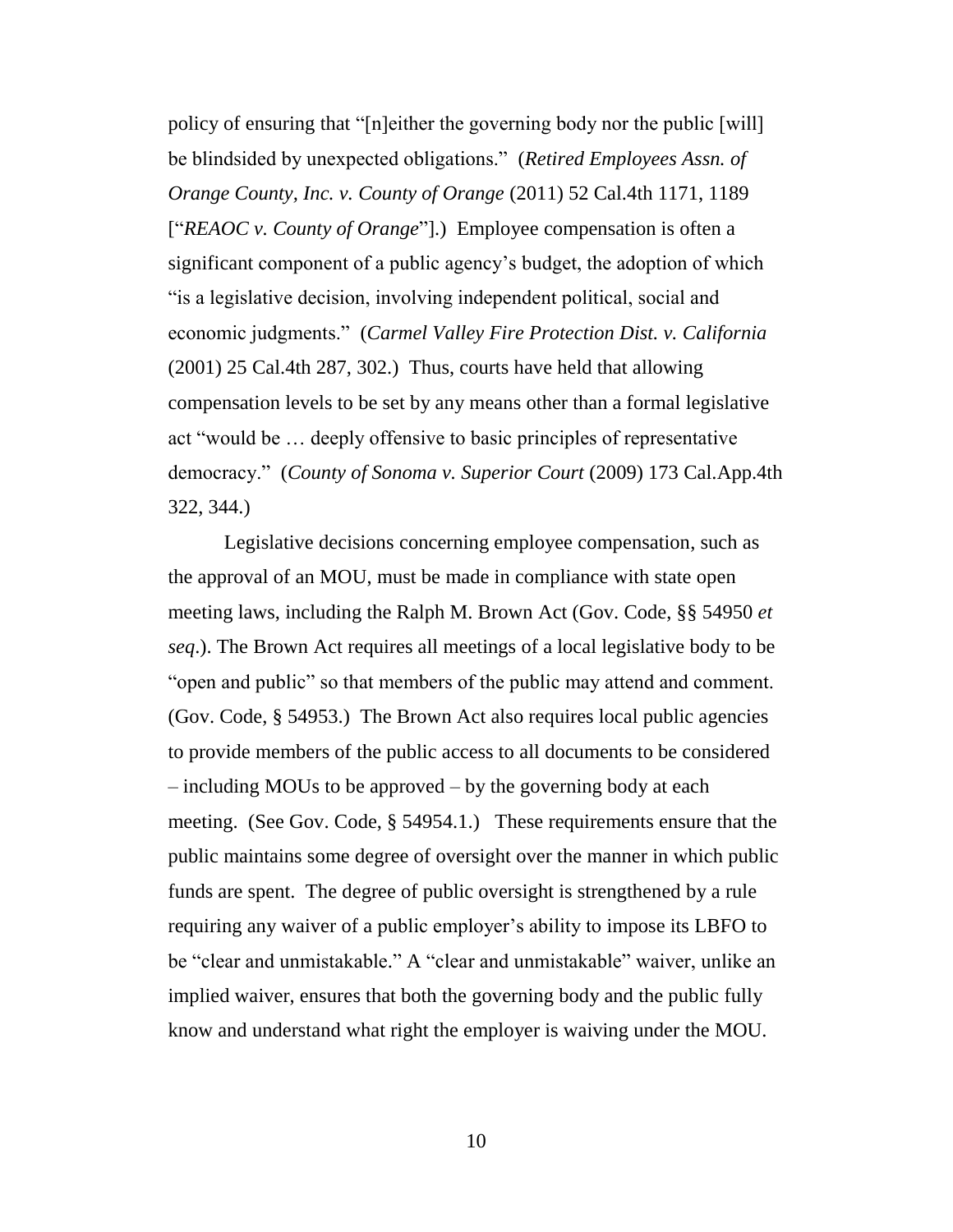### **2. The MMBA's Purpose is Undermined By PERB's Conclusion that Provisions of the Statute Can Be Impliedly Waived.**

<span id="page-10-0"></span>The purpose of the MMBA is to "promote full communication between public employers and their employees by providing a reasonable method of resolving disputes regarding wages, hours, and other terms and conditions of employment." (Gov. Code, § 3500.) The MMBA is also intended to "strengthen merit, civil service and other methods of administering employer-employee relations through the establishment of *uniform and orderly methods* of communication between employees and the public agencies by which they are employed." (*Ibid.*, emphasis added.) Requiring a waiver of the County's right to implement its LBFO to be "clear and unmistakable" promotes uniformity and order under the MMBA. On the other hand, implying a term inconsistent with the MOU's authorizing statute creates confusion, such as that which resulted between the County and the union here.

PERB maintains that "a statute that encouraged the negotiation of agreements, yet permitted the parties to retract their concessions and repudiate their promises whenever they choose, would impede rather than promote good-faith bargaining." (PERB's Decision, p. 29.) But the agreements themselves must necessarily be limited by the statutory strictures that gave rise to them in the first place – in this case, the MMBA – and the MMBA expressly provides that a local public agency may implement its LBFO upon impasse. (Gov. Code, § 3505.7.)

PERB reasoned that "[c]onducting a separate 'waiver' analysis here would potentially lead to the absurd conclusion that a legislative body had clearly intended to bind itself contractually to its employees, but that it could, nonetheless, abrogate the very rights it had promised, because it had not clearly waived its statutory right to act unilaterally at impasse."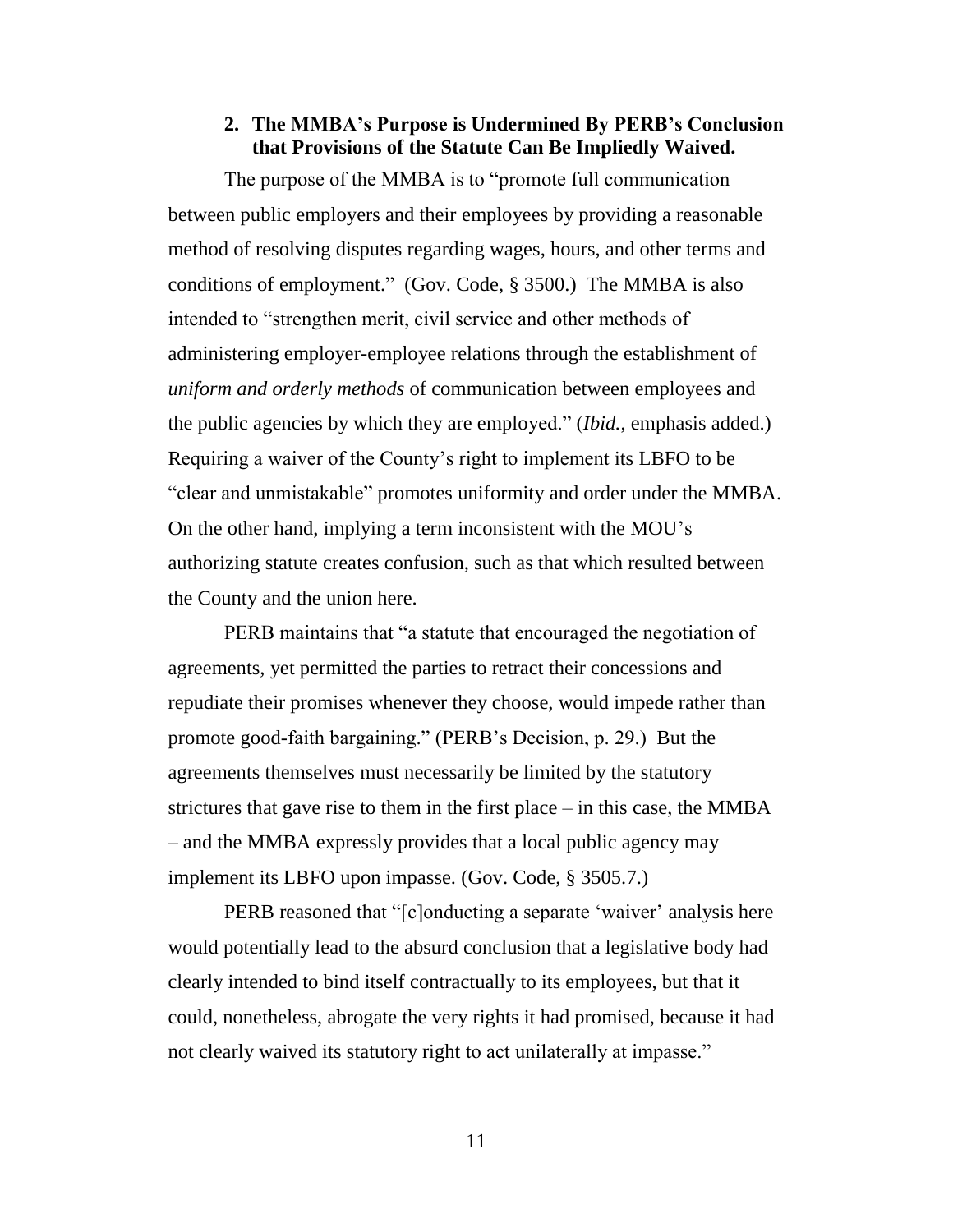(PERB's Decision, p. 34.) But PERB's finding of an implied waiver does not solve the purported problem it has identified.

PERB specifically states that nothing in its decision prohibits the County from imposing new terms and conditions of employment upon impasse, once the County has restored its employees to the merit steps and classifications they would have reached but for the freeze imposed by the 2009-2011 MOU. (PERB's Decision, p. 2.) This effectively means the County, after restoring its employees to the merit steps and classifications earned during the term of the MOU, could then turn around and impose, after impasse, demotions back down to the same merit steps and classifications the employees held prior to the freeze. This would lead to the same "abrogation" PERB claims to have avoided by deciding not to conduct a separate waiver analysis. It also leads to increased inefficiency for the County and cost for the taxpayers without providing any additional protection for employees' economic interests. Such a result could not have been what the Legislature intended when it enacted the MMBA and its impasse provisions to promote uniformity and order.

PERB's conclusion that implied waivers are permissible undermines established case law, public policy, and the intent and purposes of the MMBA. This Court should reject that concept, and rule instead that any waiver of the right to implement after impasse under Government Code section 3505.7 must be clear and unmistakable.

## <span id="page-11-0"></span>**B. PERB'S DECISION SHOULD BE VACATED DUE TO ITS UNNECESSARY AND FLAWED DISCUSSION OF INAPPLICABLE CASE LAW ADDRESSING IMPAIRMENT OF VESTED CONTRACTUAL RIGHTS.**

The County's petition for a writ of mandate directing PERB to vacate its decision should further be granted because PERB's decision reached issues unnecessary to decide the controversy at hand. In so doing, PERB has created confusion over an issue of paramount concern to both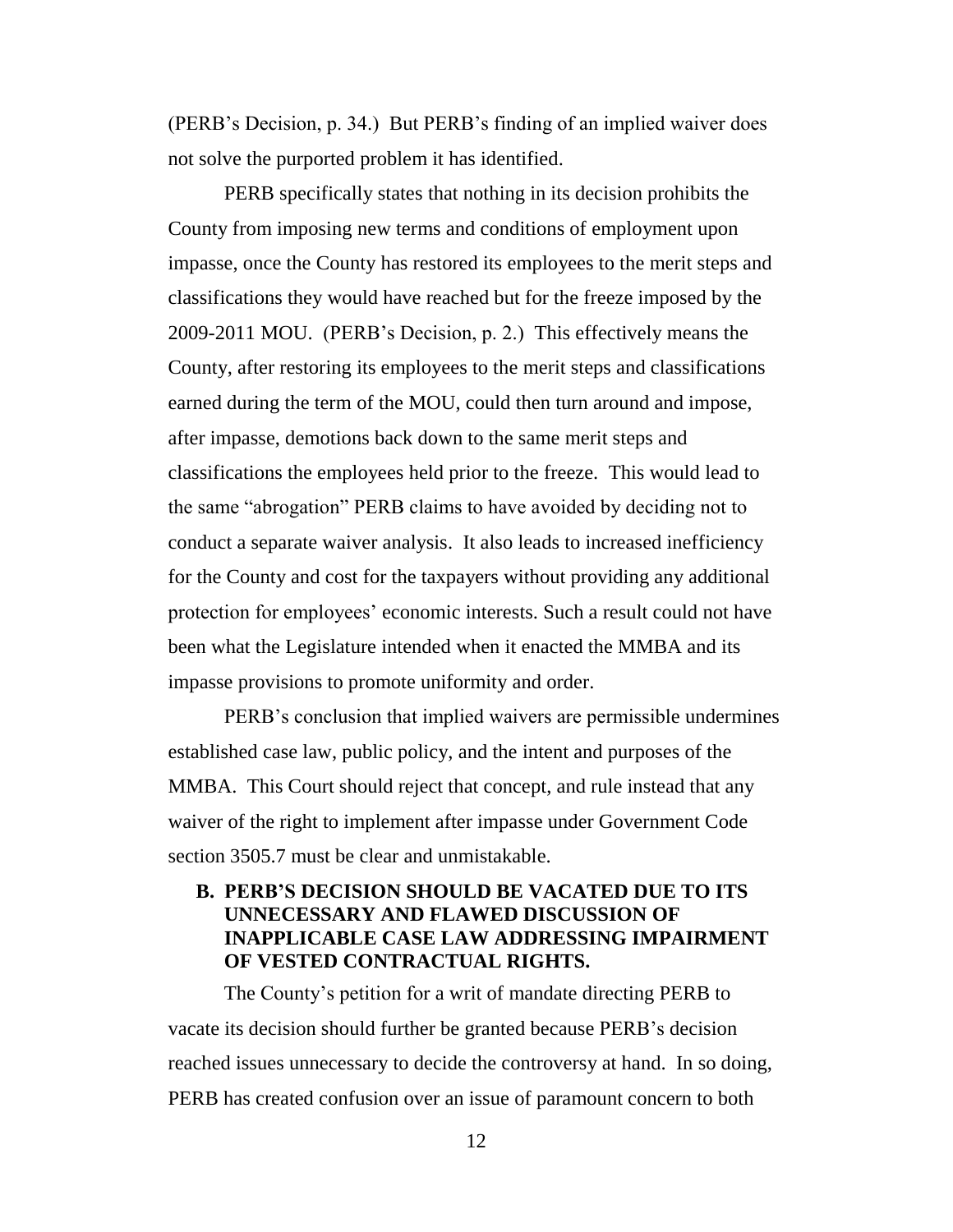local public agencies and their employees: constitutionally-protected, vested rights. PERB's analysis should have ended after its discussion of whether the MOU established rights that survived its expiration. Instead, PERB continued on to reference case law addressing issues of contractual impairment of constitutionally-protected, vested rights – most of which involve public employee pension rights and other benefits not at issue here. PERB's discussion of these cases not only exceeded its statutory authority, as set forth in the County's Opening Brief at pp.43-46, but was also unnecessary and flawed.

The stakes are enormous for *amici*'s members when it comes to administrative and judicial determinations of the circumstances under which public employees may acquire constitutionally-protected, vested rights to compensation and benefits. Most of *amici*'s members collectively bargain terms and conditions of employment with their employees. As at least one court has noted, the concept of vested compensation is inimical to the process of collective bargaining. (*San Bernardino Public Employees Association v. City of Fontana* (1998) 67 Cal.App.4th 1215.) Once a right becomes vested and constitutionally-protected, it cannot be changed except under limited circumstances. And where the vested right involves employee compensation or benefits, the amount of public funds necessary to fulfill those rights can be astronomical. To avoid creating such confusion for *amici*'s members in this complex, important, and developing area of the law, this Court should vacate PERB's decision and direct PERB to issue a new decision without the portion which unnecessarily and incorrectly discusses and applies a constitutional vesting analysis to a straightforward issue of contract interpretation.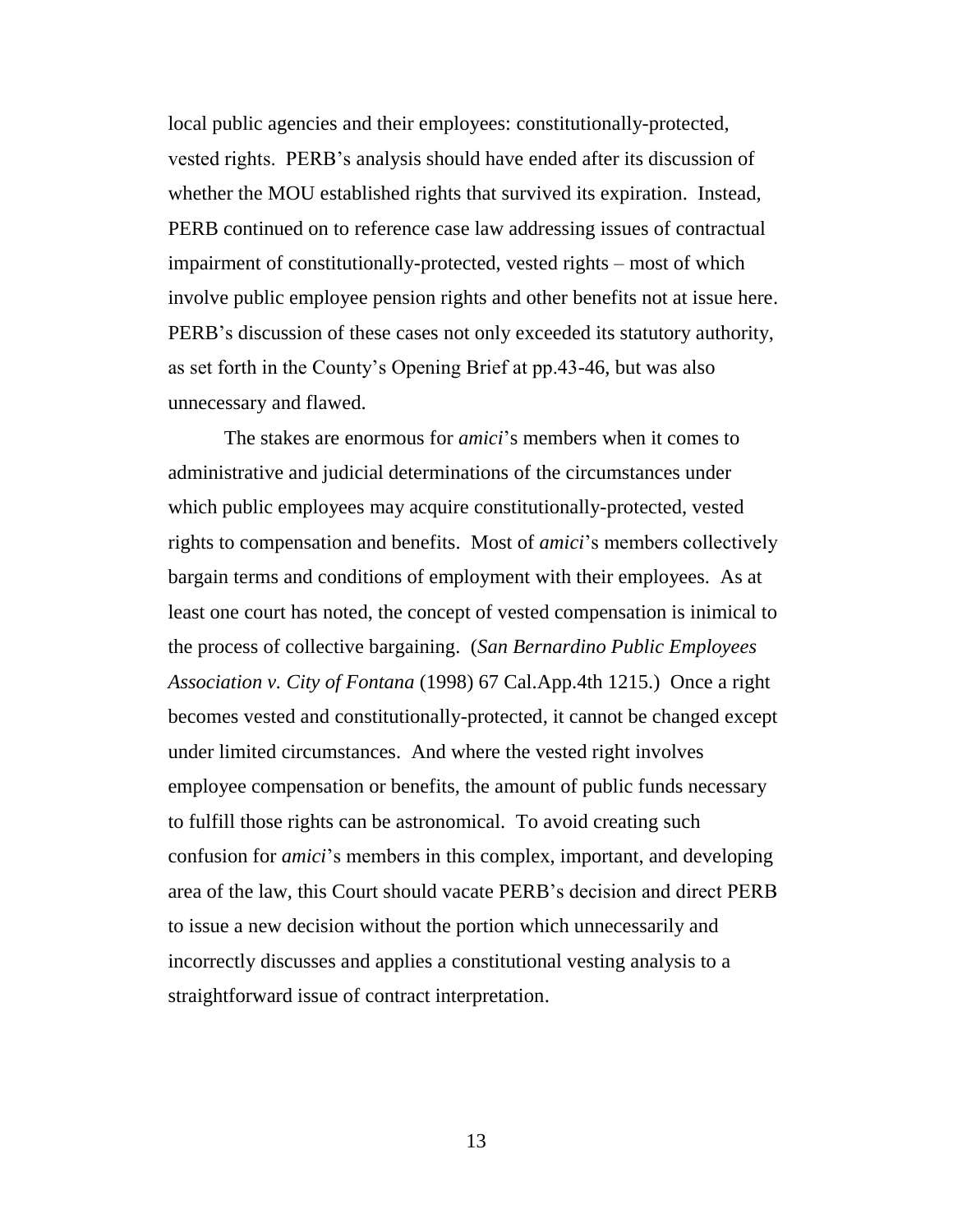### <span id="page-13-0"></span>**1. PERB's Analysis of Case Law Addressing Impairment of Constitutionally-Protected, Vested Contractual Rights Was Not Necessary to Its Decision and Should Have Been Avoided.**

PERB concluded the County violated the MMBA by repudiating an express contractual obligation that survived expiration of the parties' 2009- 2011 MOU. In reaching this conclusion, it was not necessary for PERB to consider whether the contractual obligation was a constitutionallyprotected, vested right. Rather, as PERB acknowledges, to conclude the County was not privileged to alter or repudiate the terms of addenda B and C, PERB merely had to determine whether the rights contained in those addenda *survived expiration* of the MOU. Whether a right survives expiration of an MOU such that it cannot be impaired without violating the MMBA, and whether a right is vested such that it cannot be impaired without violating the federal or California constitutional prohibition against impairment of contracts, are two separate inquiries that require different substantive analyses. Because the latter inquiry has no bearing on whether the County violated the MMBA, it was unnecessary to PERB's decision and should have been avoided. (See *Franco-Gonzales v. Holder* (C.D. Cal. 2010) 767 F.Supp.2d 1034, 1051 [noting that constitutional questions should be avoided in advance of the necessity of deciding them].)

### <span id="page-13-1"></span>**2. PERB's Analysis of Inapplicable Case Law Addressing Impairment of Constitutionally-Protected, Vested Contractual Rights Is Flawed.**

Even if it were proper for PERB to address the vested rights issue, this Court should not affirm its erroneous analysis. Courts apply a number of rigorous standards to determine whether public employees have obtained vested, constitutionally-protected contractual rights to compensation, pension, and other benefits. Those standards vary depending on the type of instrument that is alleged to give rise to the contract right (e.g., an MOU, statutory enactment, or a personnel rule or policy), the type of contractual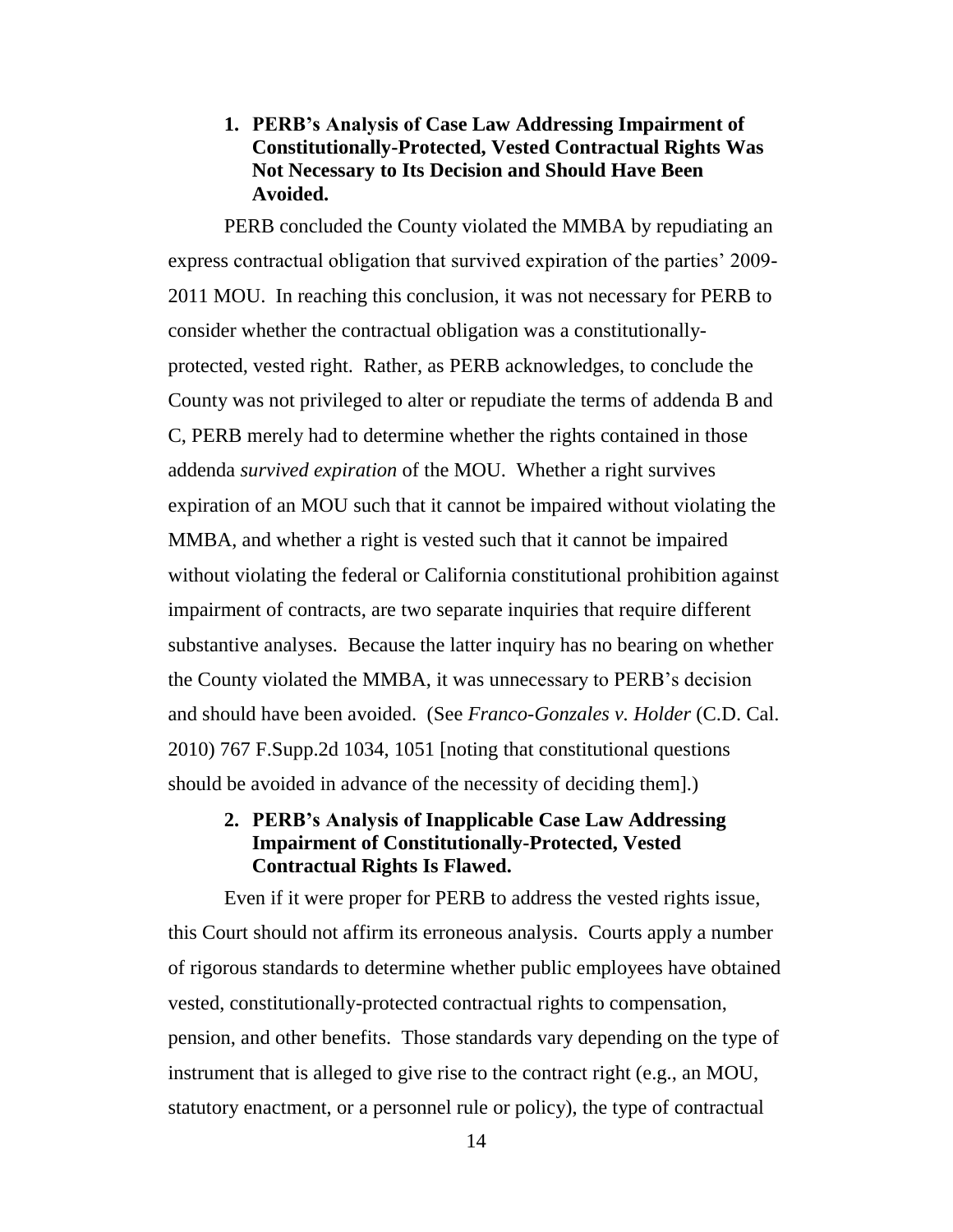term that is asserted (e.g., implied or express), and the type of benefit involved (e.g., wages, pension benefit, or health benefit).

Indeed, when the California Supreme Court recently analyzed whether a county ordinance or resolution could give rise to an implied, vested right to health benefits for retired county employees, it carefully articulated a number of rigorous standards based on the type of instrument, contractual term, and benefit involved. Those rigorous standards "ensure that neither the governing body nor the public will be blindsided by unexpected obligations." (*REAOC v. County of Orange, supra,* at p. 1189.) Thus, "[a] court charged with deciding whether private contractual rights should be implied from legislation … should 'proceed cautiously both in identifying a contract within the language of a … statute and in defining the contours of any contractual obligation." (*Id.*, at p. 188.) Further, "as with any contractual obligation that would bind one party for a period extending far beyond the term of the contract of employment, implied rights to vested benefits should not be inferred without a clear basis in the contract or convincing extrinsic evidence." (*Id.*, at p. 1191.)

PERB's unnecessary and flawed analysis of whether the contract right in this case was vested and constitutionally-protected ignores this careful reasoning of the courts and replaces it with broad, imprecise statements. For example, on page 37 of its decision, PERB states that "[a] public employer and its employees may expressly *or impliedly* agree to provide for 'future rights' which accrue during the life of an agreement, but which survive or only become enforceable after its termination." (Emphasis added.) PERB also states broadly that "[u]nder California law, an employee acquires an irrevocable or 'vested' interest in a benefit when the employment contract is formed, even if the benefit does not 'mature' until later." (PERB's Decision, p. 39.) This imprecise statement is at odds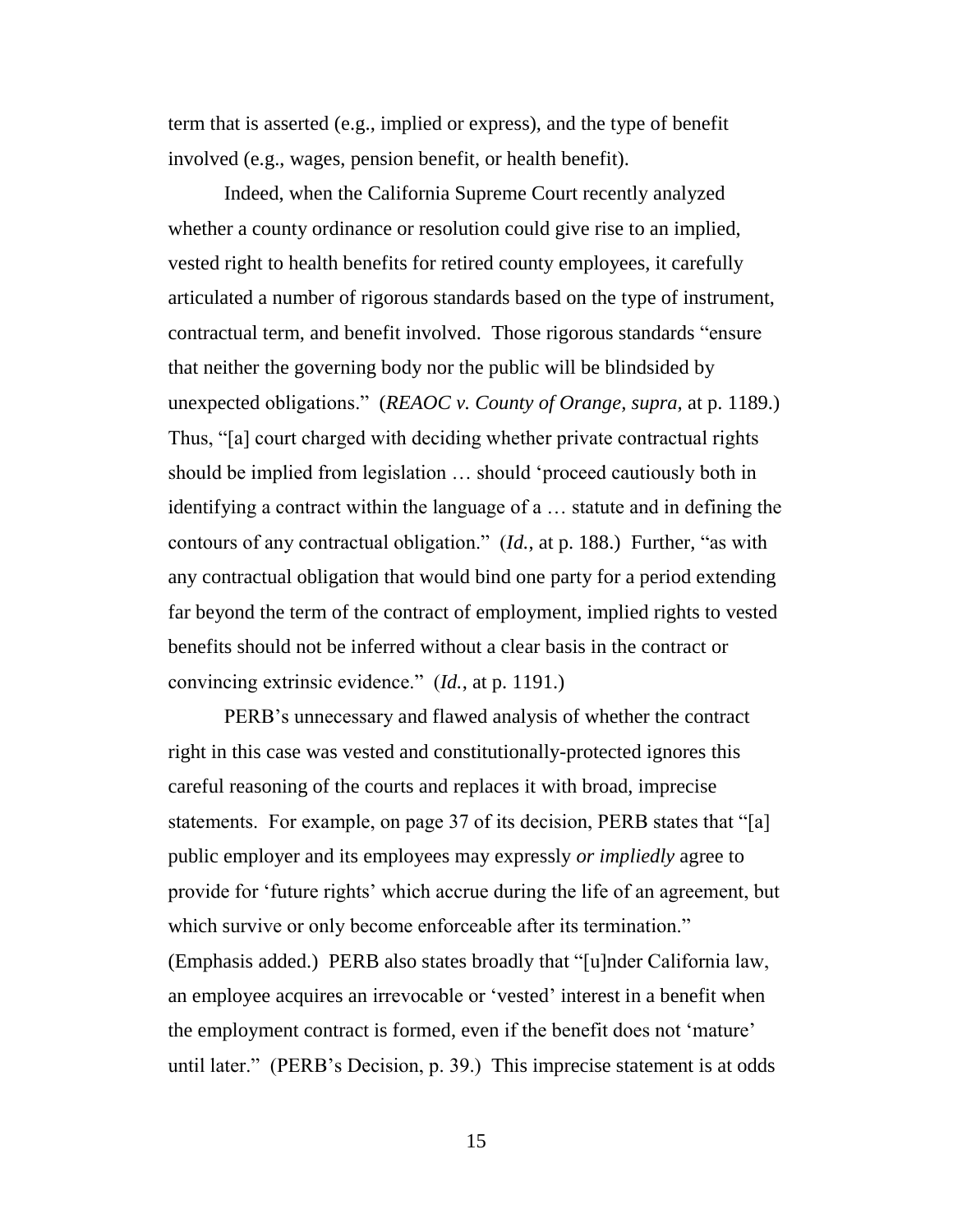with the Supreme Court's cautionary note in *REAOC v. County of Orange, supra*, at 1189, that "[v]esting remains a matter of the parties' intent."

The County sets forth several additional examples in its briefing at pp. 46-55 that *amici* need not repeat here but hereby adopt. The crucial point is that *any* discussion by PERB of these vested rights cases was unnecessary to its conclusion. Rather than allow PERB's decision to confuse public employers and taint future proceedings before the board, this Court should vacate PERB's decision and direct PERB to issue a new decision without the entire flawed and unnecessary analysis addressing whether the contractual right in this case was vested and constitutionallyprotected.

#### **IV. CONCLUSION**

<span id="page-15-0"></span>For all of the foregoing reasons, *amici curiae* League and CSAC respectfully request that this Court rule that a local public agency's waiver of the right to implement the terms of its LBFO under section 3505.7 of the MMBA must be "clear and unmistakable." *Amici curiae* further request that this Court grant the County's petition for writ of mandate ordering PERB to vacate its decision and issue a new decision based solely on the parties' contract language and extrinsic evidence, with no discussion of constitutional vested rights.

DATED: September 18, 2015

Respectfully Submitted,

By:  $/s / s$ 

CORRIE L. MANNING Attorney for *Amici Curiae* League of California Cities and California Association of Counties